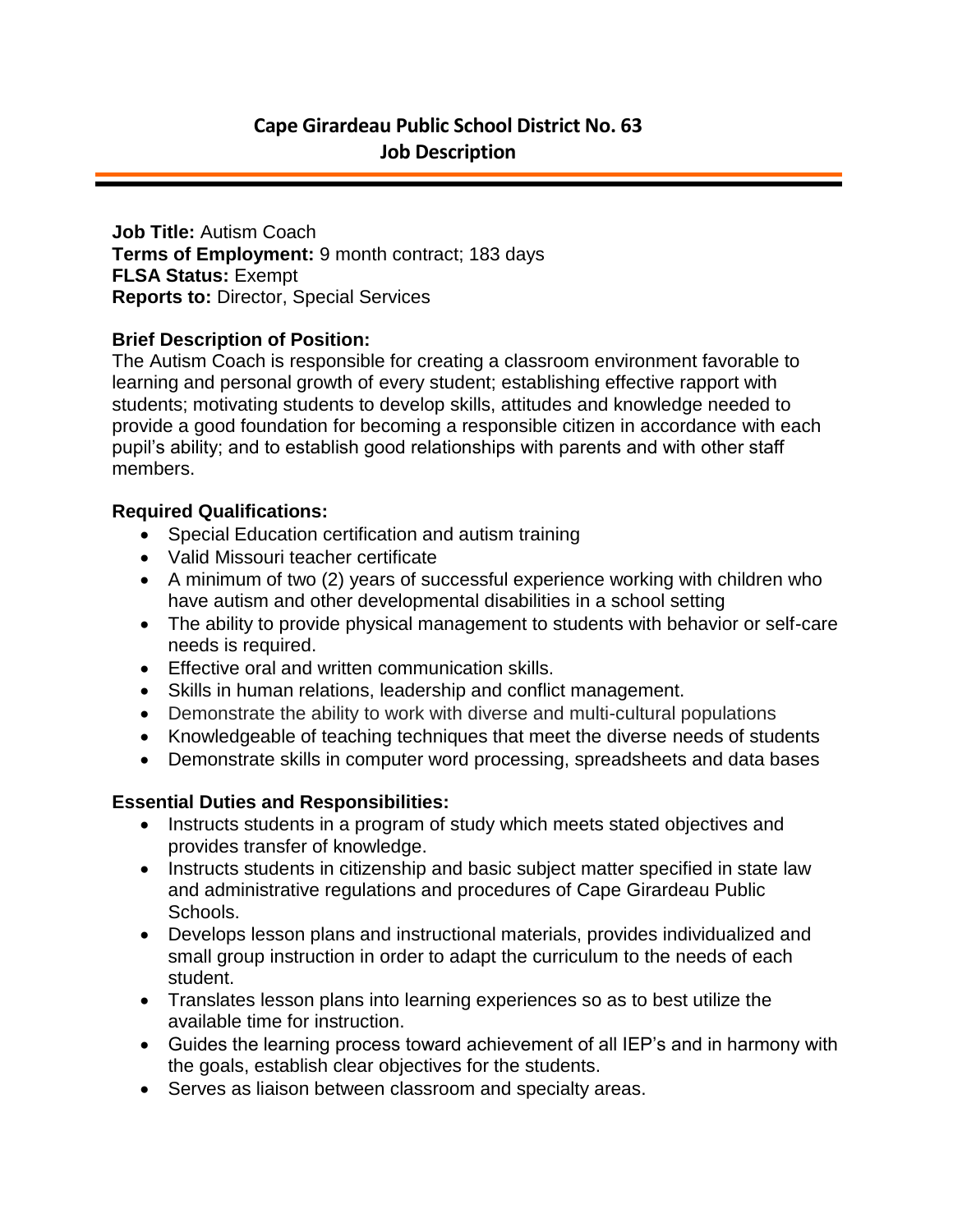- Evaluates academic and social growth of students, prepares report cards, keeps appropriate records to include attendance reports, checklists, census forms, and other recordkeeping activities as necessary.
- Assesses the accomplishments of students on a regular basis, seeking the assistance of specialists as required to provide accurate and objective statements relevant to student progress in a timely manner.
- Communicates regularly with parents or guardians through conferences and other means to discuss student progress.
- Supervises and monitors student movement and escorts students to resources, bathrooms, buses, cafeteria, room changes and other activities in the building.
- Serves as a member of a multidisciplinary team as appropriate.
- Administers standardized testing in accordance with division testing practices.
- Models nondiscriminatory practices in all activities.

## **Hazards:**

For some buildings, stairs, chalk dust and exposure to communicable diseases may be a potential hazard. In science labs, there could be exposure to chemicals and fumes. Equipment that supports classroom instruction could be potentially hazardous under certain conditions. Travel between locations will cause exposure to hazardous driving and walking conditions.

# **Physical Demands/Environmental Factors:**

- Ability to work in a climate controlled building, as well as in inclement weather.
- Subjected to odors, mists, dust, plant parts and poor ventilation.
- Ability to stand, walk, and move around for long periods of time.
- Ability to see and read, with or without vision aids, a computer screen and printed matter, and to distinguish colors.
- Sufficient hearing to understand speech at normal room levels, and to hear and understand speech on the telephone.
- Manual dexterity to operate a telephone and enter data into a computer using both hands.
- Ability to communicate, effectively and efficiently with sufficient volume to be heard in normal conversation, on the telephone, and addressing groups.
- Ability to exert up to 30 pounds of force to lift, carry, push, pull, or otherwise move objects.
- Ability to lift, bend, stoop, pull, grasp, and carry a variety of objects of different shapes and sizes.